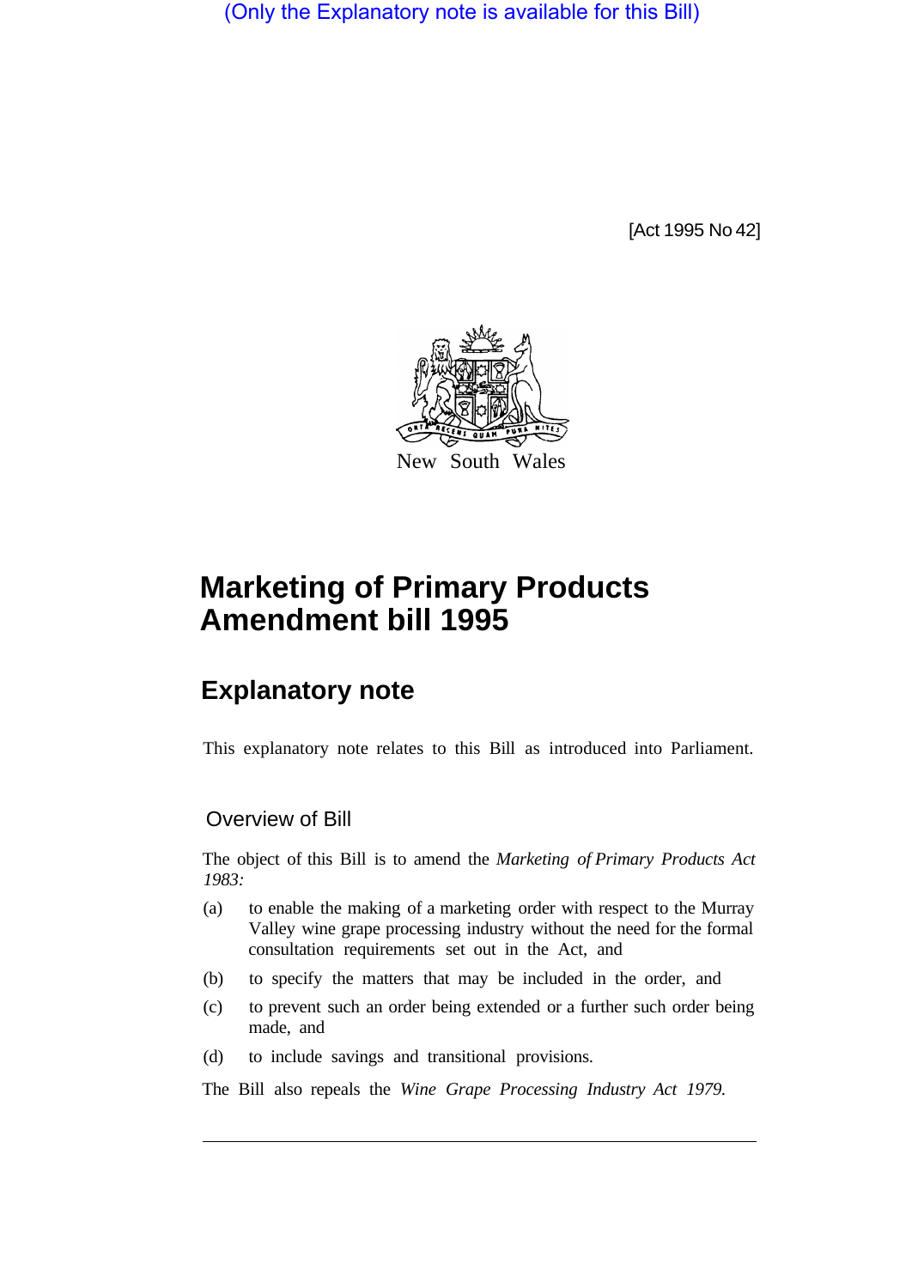Marketing of Primary Products Amendment Bill 1995 [Act 1995 No 42]

Explanatory note

## Outline of provisions

**Clause 1** sets out the name (also called the short title) of the proposed Act.

**Clause 2** provides for the commencement of the proposed Act on a day to be appointed by proclamation.

**Clause 3** is a formal provision that gives effect to the Schedule of amendments to the *Marketing of Primary Products Act 1983.* 

**Clause 4** repeals the *Wine Grape Processing Industry Act 1979.* 

### **Schedule 1 Amendments**

#### **Marketing order for the Murray Valley wine grape processing industry**

**Schedule 1 [1]** inserts a new Division 6 in Part 5 containing proposed sections 102A–102D.

Proposed section 102A defines certain terms used in the new Division. In particular, *NSW production area* is defined as the area constituted by the local government areas of Wentworth, Balranald and Wakool and the *Victorian production area* is defined as the area in Victoria constituted by the Cities of Mildura and Swan Hill and the Shires of Mildura, Swan Hill and Kerang.

Proposed section 102B enables the Minister to make a marketing order (to have effect for a period of up to 3 years) which establishes a committee either as an interstate body or, if there is no corresponding Victorian committee, as a State body. The committee will have the following functions:

- (a) recommending prices to be paid by processors or wineries to producers for wine grapes grown in the NSW production area based on an analysis of the commodity outlook for the wine industry prepared by the committee,
- (b) fixing minimum terms of payment for wine grapes grown in the NSW production area.

Proposed section 102C prevents the Minister from making a further marketing order dealing with the same matters.

Proposed section 102D states that certain provisions of the Act that would usually apply to marketing orders do not apply to the marketing order made for the purposes of the proposed Division. The matters which those provisions cover include consultation procedures for the making of marketing orders, the contents of marketing orders and the extension of the duration of marketing orders.

Explanatory note page 2